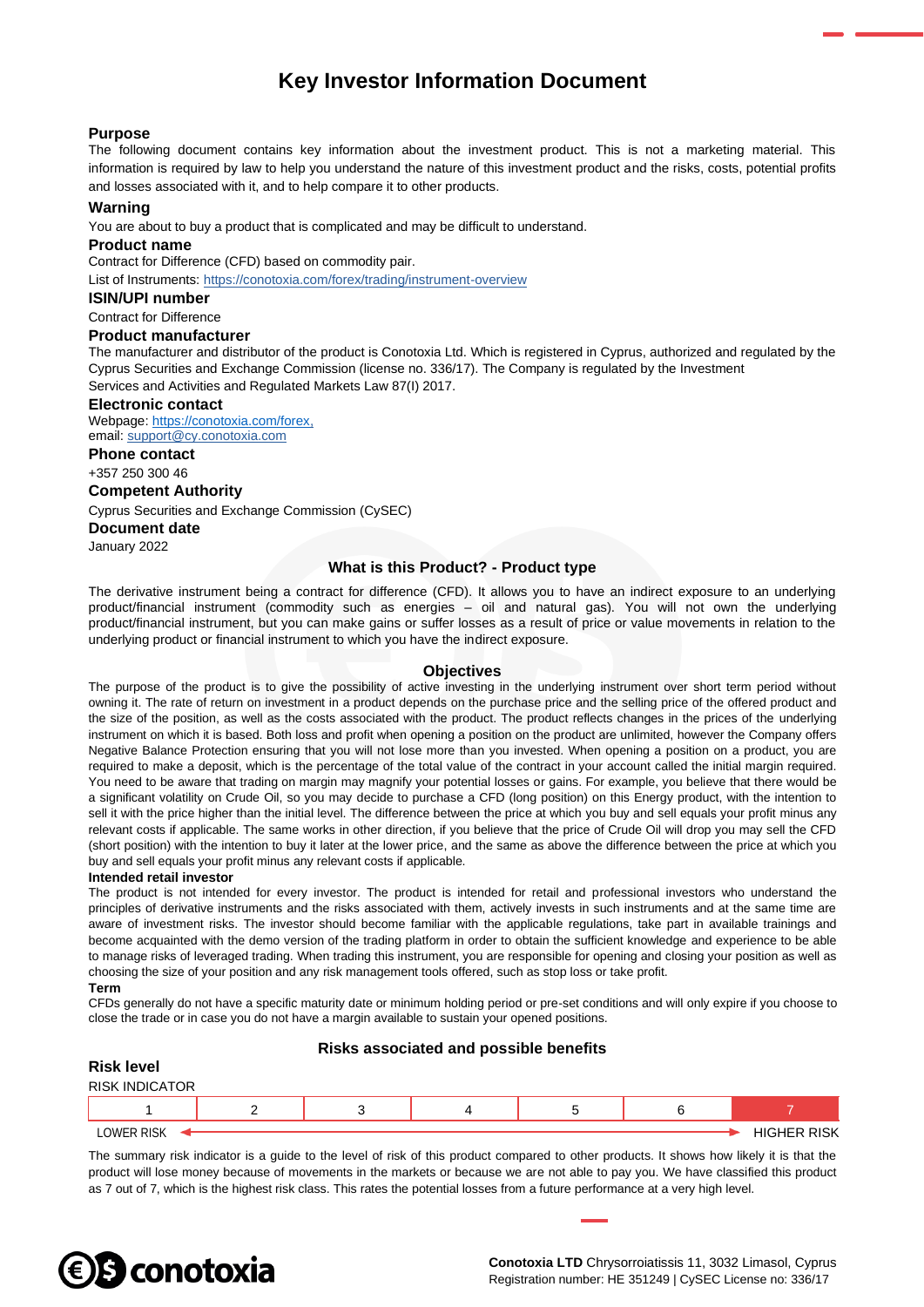Be aware of currency risk. An investor may lose all invested capital, understood as a deposit protecting the open position on the product. Therefore, you should ensure that your account possesses the necessary margin to avoid any stop outs. Before, deciding to trade on margin products you should take into consideration your investment objectives, risk tolerance and level of the experience you have obtained on these products. These products may not be appropriate for everyone; therefore, you should ensure that you understand the risks involved and seek independent advice if required. There are several types of trading risk, including leverage risk, which you should be aware of before beginning to trade. Factors that affect the performance of this product include but are not limited to:

- Leverage risk
	- Risk of unlimited loss
	- Margin risk
	- Foreign exchange risk
	- Market risk
	- Unregulated market risk
	- Market disruption risk
	- Counterparty risk
	- Online trading platform and IT risk
	- Conflicts of interest

## **Performance scenario**

\*Market developments in the future cannot be accurately predicted. The scenarios shown are only an indication of some of the possible outcomes based on recent returns. Actual returns could be lower.

This key information document is not specific to a particular product, but to the category of products CFD on Commodity Energy. The table below represents outcomes of profits and losses under various circumstances. In this scenario, we assume you buy a CFD contract on Crude Oil with a volume of 1 lot (1000 barrels) at a price of \$58.00. This means that your notional exposure to the contract is \$58,000 (1000 contracts x the price \$58.00). However, keep in mind that you do not need to invest \$58,000, assuming that the initial margin is 1:10 you will only have to deposit \$5,800 which is 10% of the notional exposure of \$58,000. The same pattern applies in the scenario when you wish to sell a CFD contract on Crude Oil with the same volume, price and leverage.

| Long Performance Scenario Opening Price<br>$(1$ year) |                      | <b>Closing Price</b> | <b>Price Change</b> | Profit/Loss | Return in % on Invested<br>Capital of \$5,800 |
|-------------------------------------------------------|----------------------|----------------------|---------------------|-------------|-----------------------------------------------|
| Favourable                                            | \$58.00              | \$58.58              | $+1.00\%$           | $+ $580$    | $+10.00\%$                                    |
| Moderate                                              | \$58,00              | \$58.29              | $+0.50%$            | $+$ \$290   | $+5.00\%$                                     |
| Unfavourable                                          | \$58.00              | \$57.71              | $-0.50%$            | $-$ \$290   | $-5.00\%$                                     |
| <b>Stress</b>                                         | \$58,00              | \$55.68              | $-4.00%$            | $-$2,320$   | $-40.00\%$                                    |
| <b>Short Performance</b>                              | <b>Opening Price</b> | <b>Closing Price</b> | <b>Price Change</b> | Profit/Loss | Return in % on Invested                       |
| Scenario                                              |                      |                      |                     |             | Capital of \$5,800                            |
| Favourable                                            | \$58.00              | \$57.42              | $-1.00\%$           | $+580$      | $+10.00\%$                                    |
| Moderate                                              | \$58.00              | \$57.71              | $-0.50%$            | $+ $290$    | $+5.00%$                                      |
| Unfavourable                                          | \$58.00              | \$58.29              | $+0.50\%$           | $-$ \$290   | $-5.00\%$                                     |

The scenario above represents potential performance of your investment. Please bear in mind that a volatile price movement can rapidly lead either to profit or loss on your investment, and a small percentage of the price change could result in significant changes in your potential returns or losses due to the effect of the leverage.

#### **Costs over time**

The table below shows the amounts that are deducted from your investment to cover different types of costs. These amounts depend on how much you invest, how long you hold the product [and how well the product is doing (where applicable)]. The amounts shown here are illustrations based on an example investment amount and different possible investment periods.

\*We have assumed holding periods of 1, 3 and 5 years and an investment of \$ 50 000 and used Crude Oil as an example. Client opens a long position of 1 lot (1 000 barrels/contracts) on Crude Oil at a price 93.14 paying commission of \$ 3. The relevant Swap points quoted are –12.4696/3.5673 for short and long swap respectively and the required margin amounts for 10% (\$ 9 314).

| Cost Type                                        | <b>Ask</b> | <b>Bid</b> | <b>Margin</b> | <b>Total Cost</b> | Percentage of margin |
|--------------------------------------------------|------------|------------|---------------|-------------------|----------------------|
| Spread (93.14-93.07)* 1000                       | 93.14      | 93.07      | \$9,314       | \$70.00           | 0.75% of margin      |
| Commission for opening a position                |            |            |               | \$3.00            | 0.03% of margin      |
| Commission for closing a position                |            |            |               | \$3.00            | 0.03% of margin      |
| Short Swap (-12.4696 * 365 days) client's cost   | $-12.4696$ | 1 year     |               | \$ (4,551.40)     | 48.87% of margin     |
| Long Swap-(3.5673 * 365 days) client's profit    | $-3.5673$  | 1 year     |               | \$ (1,302.07)     | 13.98% of margin     |
| Short Swap (-12.4696 * 1095 days) client's cost  | $-12.4696$ | 3 years    |               | \$(13,654.21)     | 146.60% of margi     |
| Long Swap-(3.5673* 1095 days) client's profit    | $-3.5673$  | 3 years    |               | \$ (3,906.20)     | 41.94% of margin     |
| Short Swap (-12.4696 * 1825 days) client's cost  | $-12.4696$ | 5 years    |               | \$ (22,757.02)    | 244.33% of margin    |
| Long Swap - (3.5673 * 1825 days) client's profit | $-3.5673$  | 5 years    |               | \$ (6,510.34)     | 69.90% of margin     |